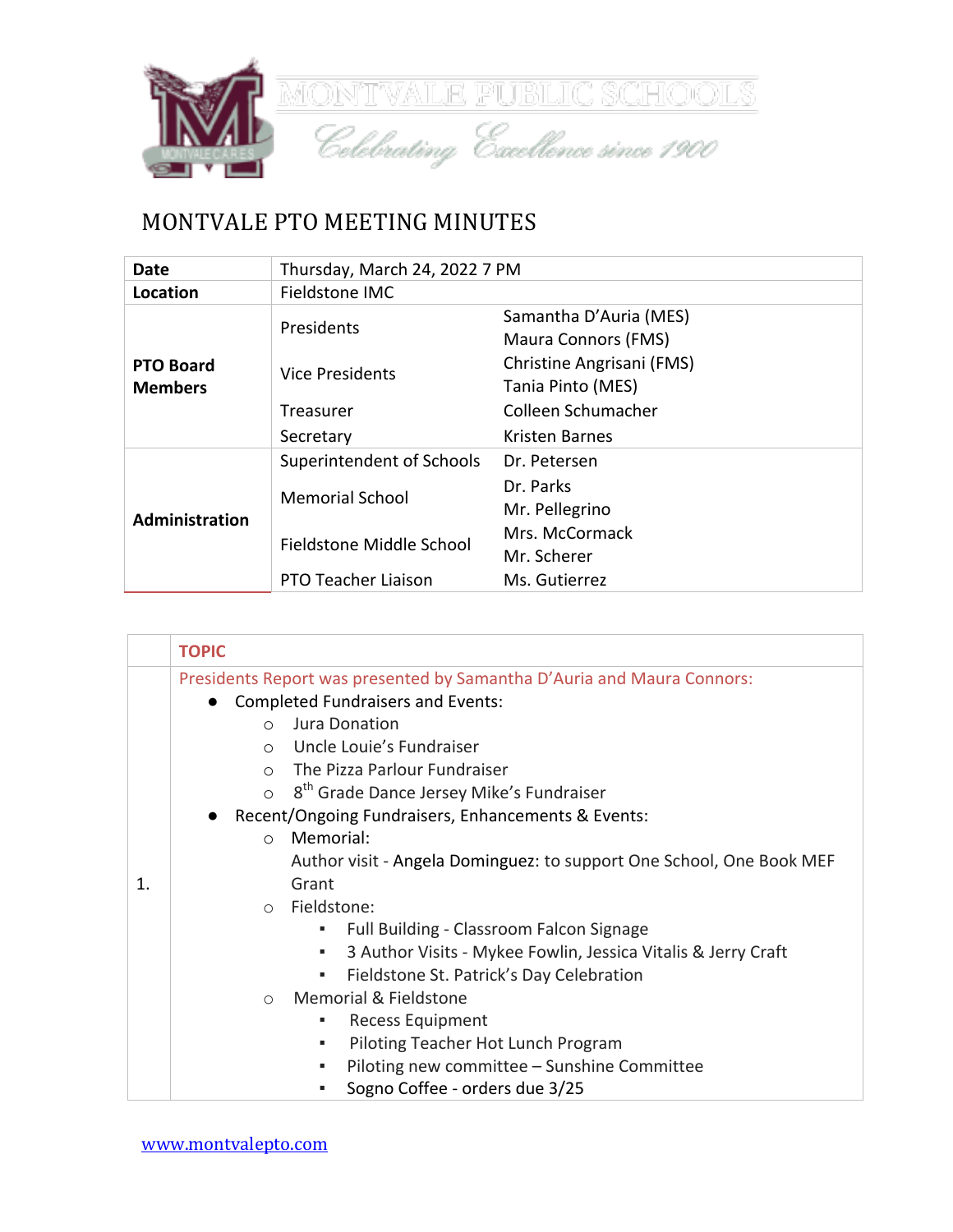## MONTVALE PTO MEETING

|    | School Supply Tool Kits - Order by 4/15 and it will be delivered in<br>٠                      |
|----|-----------------------------------------------------------------------------------------------|
|    | June                                                                                          |
|    | Upcoming Fundraisers, Enhancements & Events:                                                  |
|    | MES Art Show - 4/28 - hybrid will be virtual and then in person<br>$\circ$                    |
|    | International Day - 5/26<br>$\circ$                                                           |
|    | FMS Spring Fling - 6/3<br>$\circ$                                                             |
|    | 8 <sup>th</sup> grade events Montvale/Woodcliff Lake Mixer - 6/11, Dance 6/15, BBQ<br>$\circ$ |
|    | 6/16                                                                                          |
|    | $4th$ grade picnic 6/17<br>$\circ$                                                            |
|    | Upcoming Volunteer Opportunities: Spring Events at MES and FMS, as<br>$\circ$                 |
|    | well as Class Coordinator Roles for FMS Class of 2026                                         |
|    | Board Positions 2021-2023 Openings: email ptomontvale@gmail.com if                            |
|    | interested in applying:                                                                       |
|    | Co-President (MES)<br>$\circ$                                                                 |
|    | Co-Vice President (MES)<br>$\circ$                                                            |
|    | Treasurer<br>$\circ$                                                                          |
|    | April 27th and June 8 <sup>th</sup> next PTO meeting dates                                    |
| 2. | VP Report presented by Tania Pinto and Christine Angrisani:                                   |
|    | Class parents                                                                                 |
|    | Thank you for all you have been doing to keep everyone informed<br>$\circ$                    |
|    | Fieldstone students loved their donuts, thank you for volunteering<br>$\circ$                 |
|    | parents                                                                                       |
|    | Volunteers still needed for FMS Spring Fling<br>$\circ$                                       |
|    | Treasurer's Report presented by Colleen Schumacher:                                           |
|    | Jura Donation - \$500<br>$\circ$                                                              |
| 3. | Uncle Louie's Fundraiser - \$517<br>$\circ$                                                   |
|    | The Pizza Parlour Fundraiser - \$300<br>$\circ$                                               |
|    | 8 <sup>th</sup> Grade Dance Jersey Mike's Fundraiser \$400<br>$\circ$                         |
|    | Class donation - PTO and MEF both received \$1660<br>$\circ$                                  |
| 4. | The PTO Teacher Liaison report presented by Mrs. Gutierrez:                                   |
|    | Thank you for the coffee and candy treats the past few months<br>O                            |
|    | Dr. Petersen                                                                                  |
|    | District went mask optional March 7<br>$\bullet$                                              |
| 5. | Thank you to the school nurses for all their hard work                                        |
|    | Upcoming school budget meeting                                                                |
|    | Be on the lookout for the district calendar email coming out tomorrow                         |
|    | The Administrators provided the following updates:                                            |
|    | Dr. Parks                                                                                     |
| 6. | Kyle Hummel and the Bergen County Pipes and Drums members came to the<br>٠                    |
|    | MES black top for the first assembly in 2 years.                                              |
|    | Mrs. Piatt brought chicks to school and students learned about their life cycle<br>٠          |
|    | PD Day Monday - focus was on instruction and curriculum<br>٠                                  |
|    |                                                                                               |